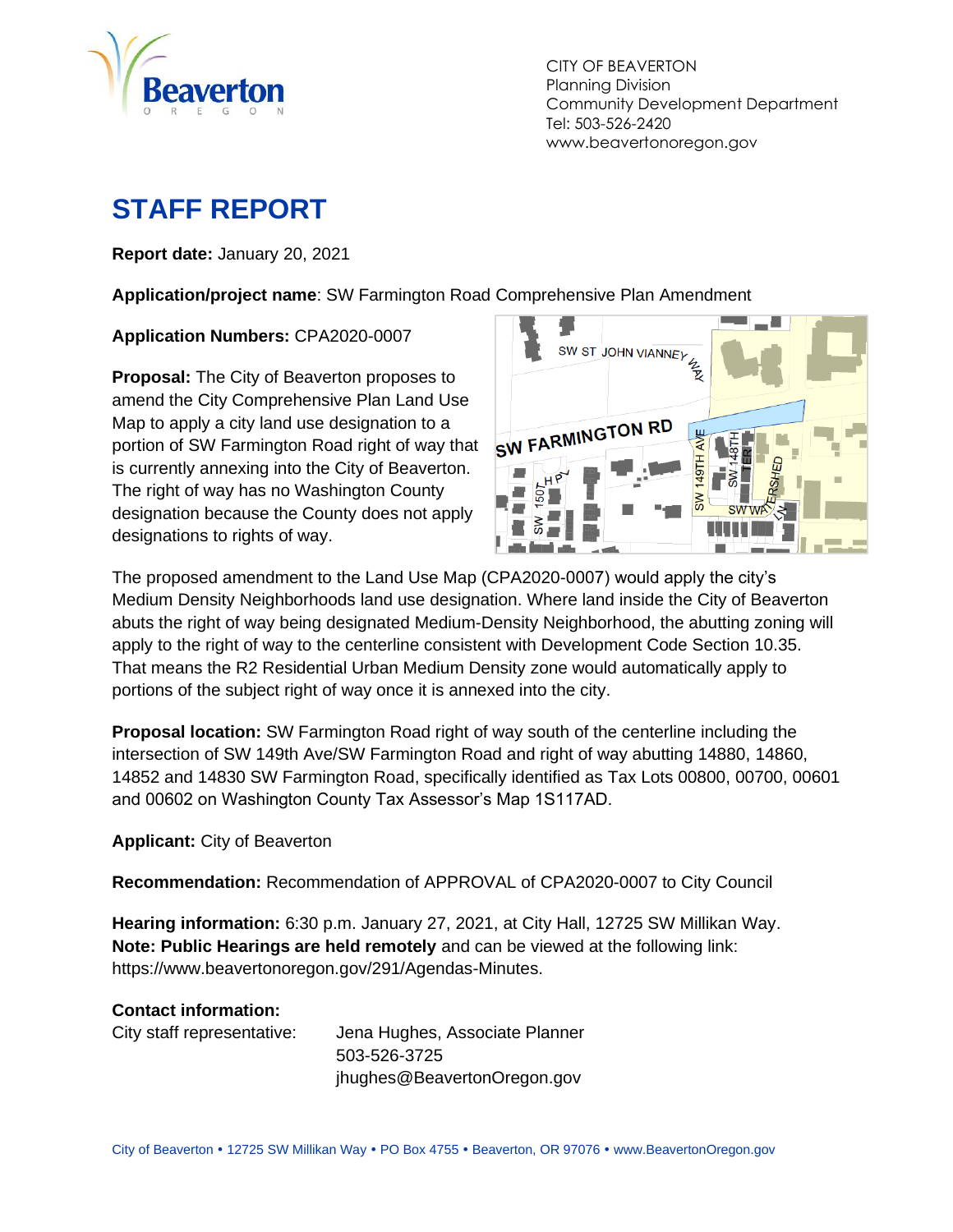| Owner representative: | Stephen Roberts, Director of Land Use & Transportation<br>503-846-6737<br>155 N First Avenue, Ste. 350<br>Hillsboro, OR 97124-3072 |
|-----------------------|------------------------------------------------------------------------------------------------------------------------------------|
| Property owner:       | <b>Washington County</b><br>155 N First Avenue, Ste. 350<br>Hillsboro, OR 97124-3072                                               |

## **Existing conditions**

**Zoning:** None. Washington County does not apply zoning to right of way.

**Site conditions:** Existing use of the site is a public right of way with an arterial street classification.

**Site Size:** Approximately 0.48 acres

**Location:** SW Farmington Road right of way south of the centerline including the intersection of SW 149th Ave/SW Farmington Road and right of way abutting 14880, 14860, 14852 and 14830 SW Farmington Road, specifically identified as Tax Lots 00800, 00700, 00601 and 00602 on Washington County Tax Assessor's Map 1S117AD.

**Neighborhood Association Committee:** None. Abutting properties are in the West Beaverton NAC.

| <b>Direction</b> | <b>Zoning</b>                                                     | <b>Uses</b>                                                                           |
|------------------|-------------------------------------------------------------------|---------------------------------------------------------------------------------------|
| <b>North</b>     | R2 Residential Urban Medium Density                               | SW Farmington Road right of way<br>and The Salvation Army Veterans<br>& Family Center |
| South            | R2 Residential Urban Medium Density<br>and Washington County R-15 | Residential, mix of single-family<br>and multi-family housing                         |
| East:            | R2 Residential Urban Medium Density                               | SW Farmington Road right of way<br>and the Maryville care facility                    |
| West:            | <b>Washington County Interim</b>                                  | SW Farmington Road right of way                                                       |

### <span id="page-1-0"></span>**Table 1: Surrounding uses**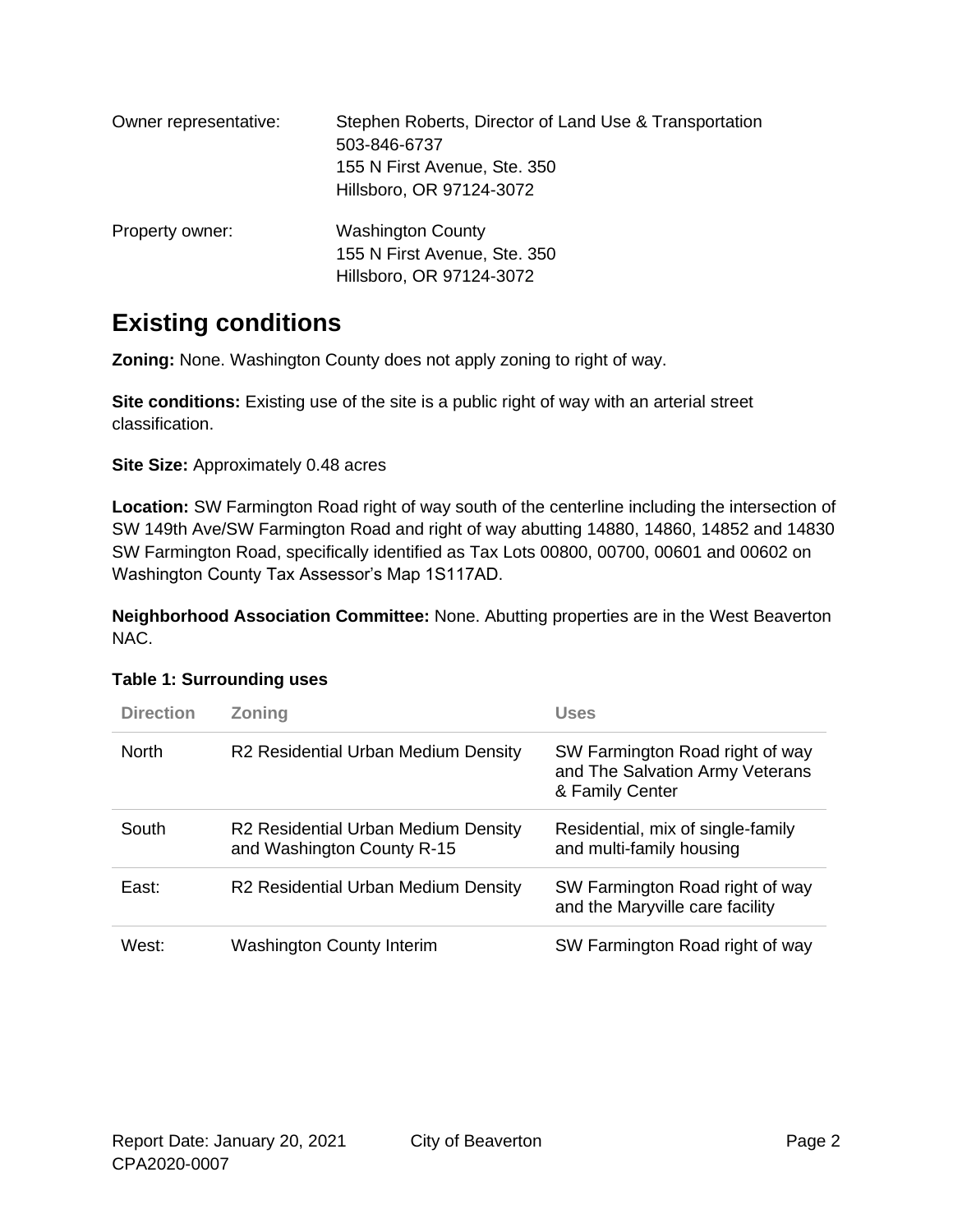## **Application information**

### <span id="page-2-0"></span>**Table 2: Application summaries**

<span id="page-2-1"></span>

| <b>Application</b>                    |                                                                                       | <b>Application type</b><br><b>Proposal summary</b> |                                                         | Approval criteria<br>location |                                                               |  |
|---------------------------------------|---------------------------------------------------------------------------------------|----------------------------------------------------|---------------------------------------------------------|-------------------------------|---------------------------------------------------------------|--|
| CPA2020-0007                          | Comprehensive<br><b>Plan Amendment</b><br>(annexation-<br>related quasi-<br>judicial) | Neighborhoods<br>way                               | Apply the Medium Density<br>designation to the right of |                               | Comprehensive Plan<br>Chapter 1, Section<br>1.5.1.B (Page 14) |  |
| <b>Table 3: Key Application Dates</b> |                                                                                       |                                                    |                                                         |                               |                                                               |  |
| <b>Application</b>                    | <b>Submittal Date</b>                                                                 | <b>Deemed</b><br><b>Complete</b>                   | $120$ -Day                                              |                               | $365$ -Day*                                                   |  |
| CPA2020-0007                          | Dec. 15, 2020                                                                         | Dec. 15, 2020                                      | April 24, 2021                                          |                               | Dec. 15, 2021                                                 |  |

\* Pursuant to Section 50.25.9 of the Development Code this is the latest date, with a continuance, by which a final written decision on the proposal can be made.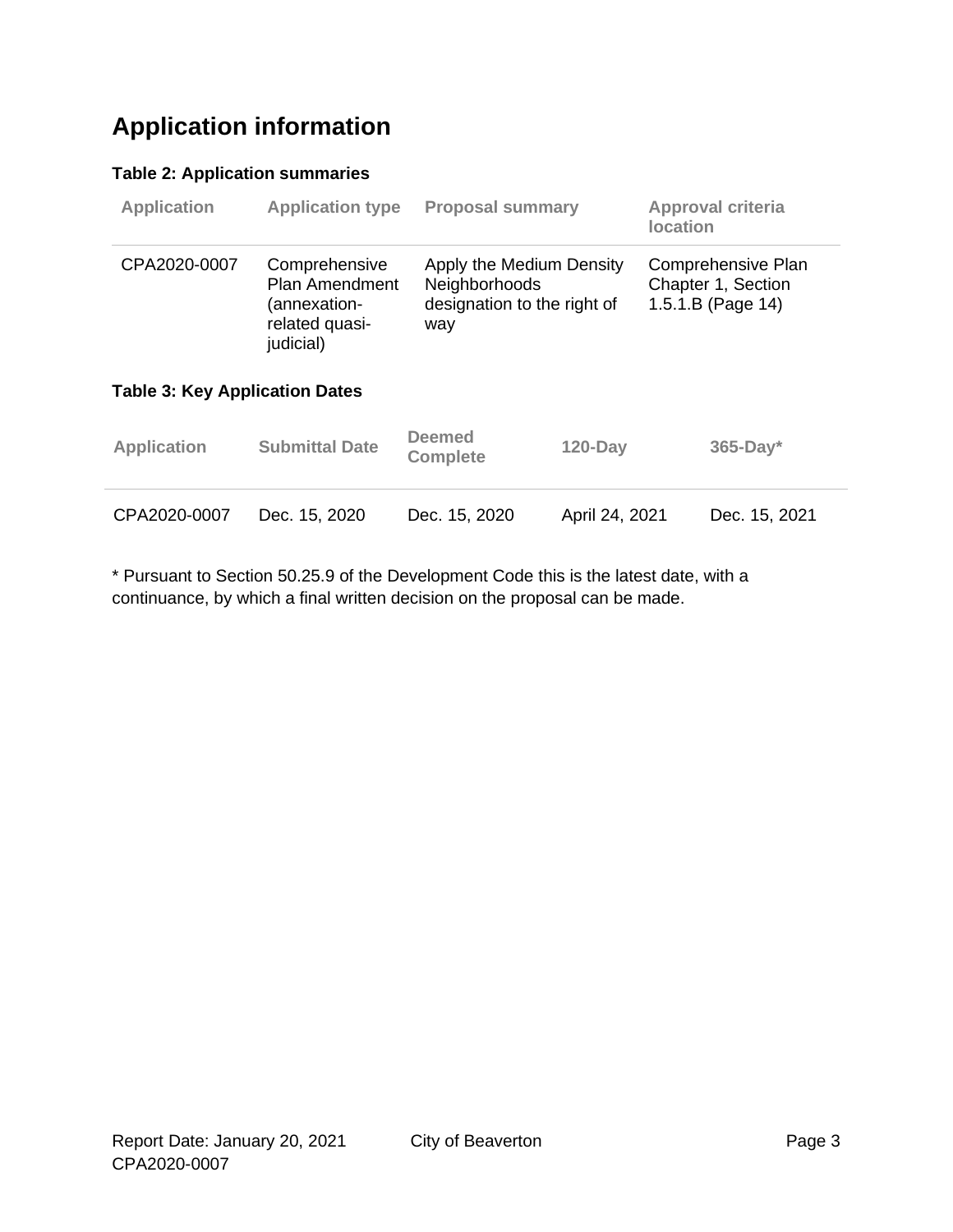# **Table of Contents**

### **Tables**

| <b>Exhibits</b> |  |
|-----------------|--|
|                 |  |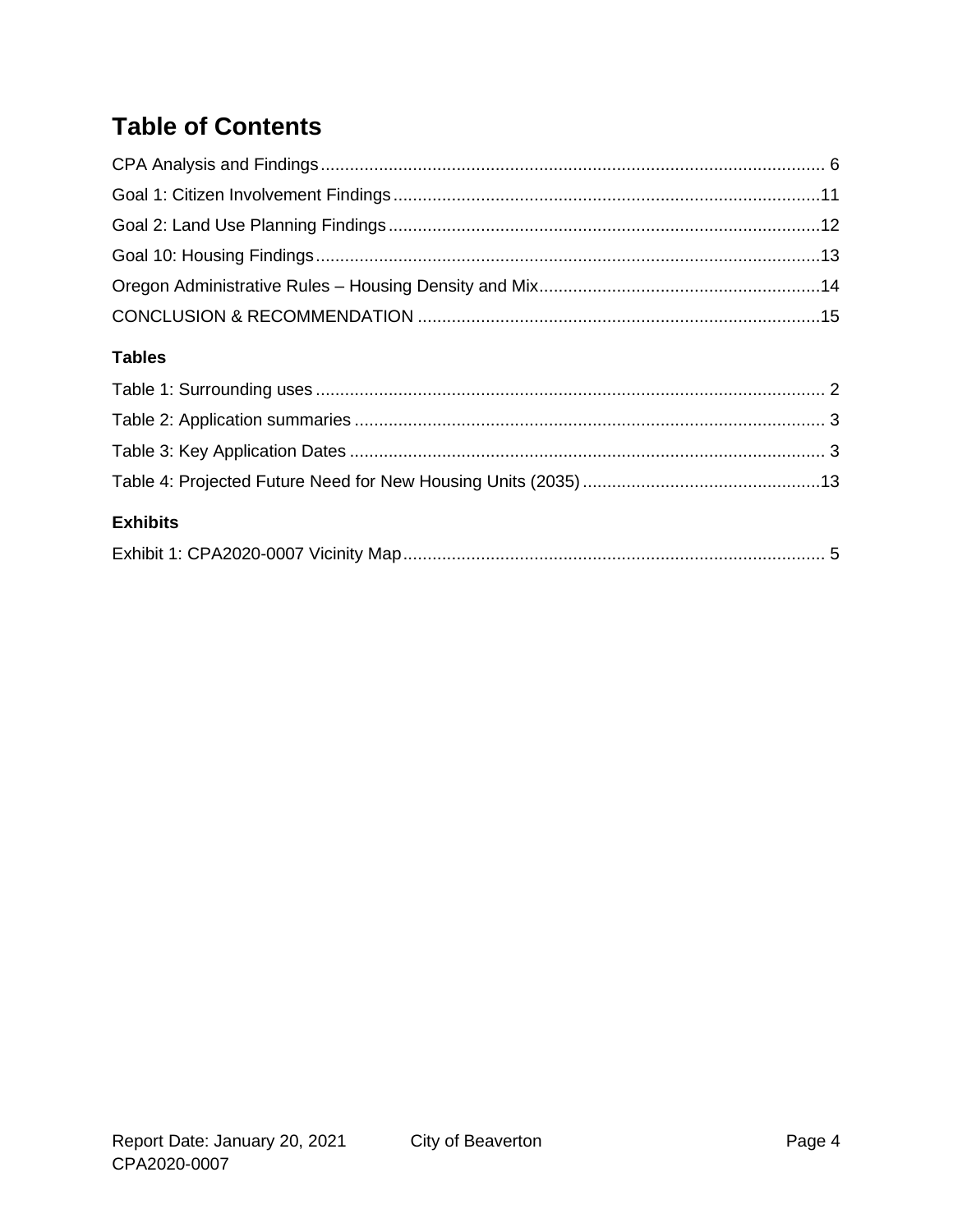#### <span id="page-4-0"></span>**Exhibit 1: CPA2020-0007 Vicinity Map**

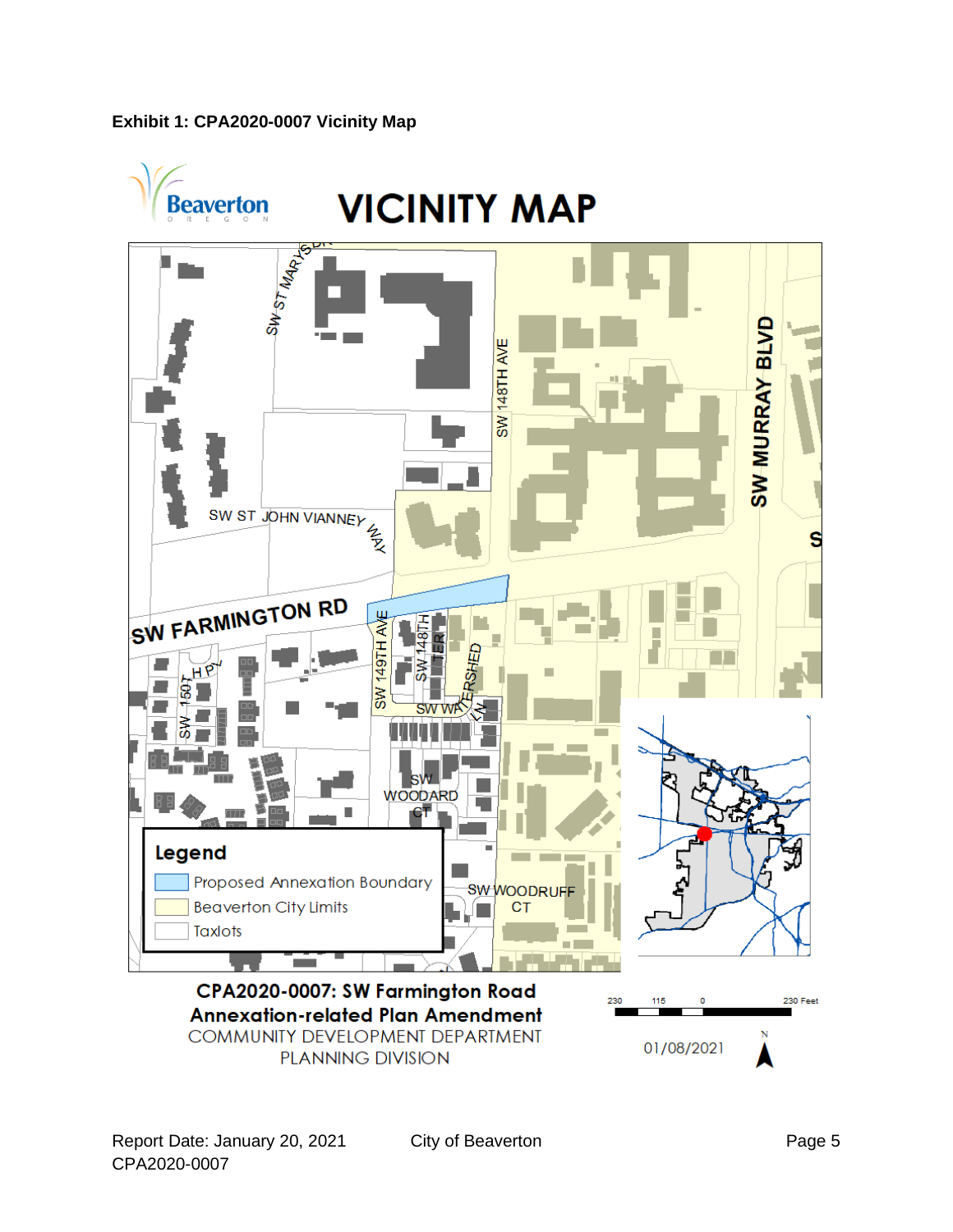# <span id="page-5-0"></span>CPA Analysis and Findings

## **Section 1.3 Amendment Procedural Categories**

Quasi-Judicial Amendments are amendments to a Land Use Map designation as it applies to specific parcels or that applies to a small number of individuals or properties or locations.

Non-Discretionary Amendments are amendments to the Comprehensive Plan Land Use Map to add an annexed property, or properties, to the Map with a Land Use Map designation assigned through direct application of Table 1, Section 1.5.2. This section features a table of City Comprehensive Plan land use designations that correspond to zoning designations adopted by Washington County. The table is maintained by the City pursuant to the Washington County-Beaverton Urban Planning Area Agreement (UPAA). The County land use classification(s) remain in effect under provisions of Oregon Revised Statutes (ORS 197.175(1) and ORS 215.130(2)(a)) until the City acts to implement its own Comprehensive Plan Land Use designation(s) for the Annexed territory.

### FINDING:

This application only addresses a portion of SW Farmington Road, which is currently being annexed into the City of Beaverton. Since this area is a road, it does not have Washington County zoning or a Washington County designation and thus does not have a corresponding Beaverton land use designation in Table 1, Section 1.5.2 of the Comprehensive Plan.

This means the amendments are discretionary and must address criteria in Section 1.5.1.B of the Comprehensive Plan.

**Conclusion:** Therefore, this Comprehensive Plan Amendment is a quasi-judicial, annexation-related application and must follow relevant approval criteria in Section 1.5.1.B.

## <span id="page-5-1"></span>**Section 1.4.2 Notice for Quasi-Judicial**

- A. Notice of the initial hearing shall be provided as follows:
	- 1. By mailing the required inter-agency DLCD notice to DLCD, Metro, and Washington County at least thirty-five (35) calendar days prior to the initial hearing;
	- 2. By mailing the required inter-agency DLCD notice to the chair(s) of any City-recognized Neighborhood Association Committee (NAC) or County-recognized Citizen Participation Organization whose boundaries include the property for which the change is contemplated, and the Chair of the Beaverton Committee for Community Involvement at least thirty-five (35) calendar days prior to the initial hearing;
	- 3. By publication of a notice with the information specified in 1.4.2.B.1., 2., 3. and 4. in a newspaper of general circulation within the City;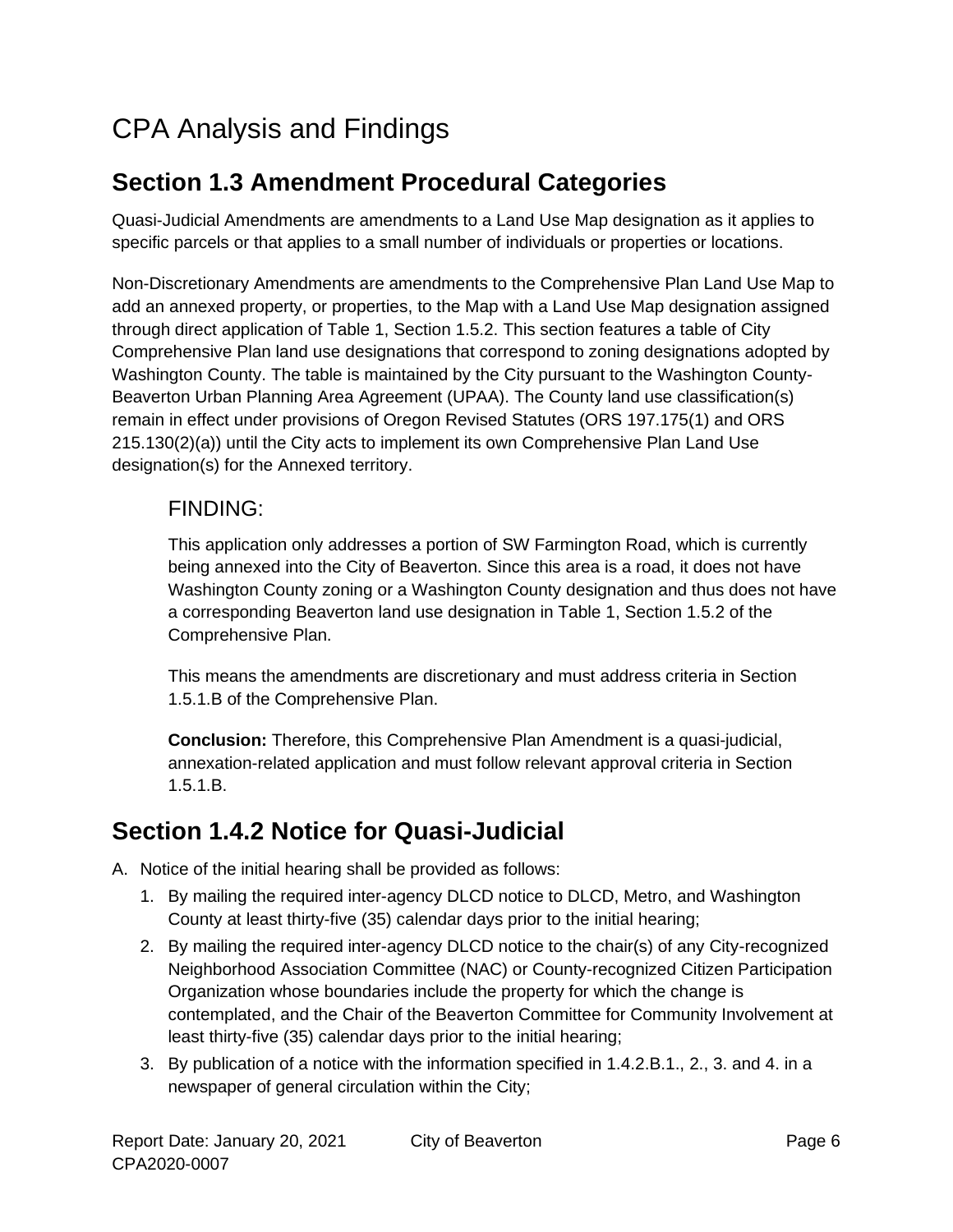- 4. By posting notice with the information specified in 1.4.2.B. at Beaverton City Hall and the Beaverton City Library;
- 5. By mailing notice with the information specified in 1.4.2.B. to property owners included in the proposed change area, if applicable, and within an area enclosed by lines parallel to and 500 feet from the exterior boundary of the property for which the change is contemplated; and
- 6. By placing notice with the information specified in 1.4.2.B. on the City's web site.
- 7. Notice required by Oregon Revised Statutes (ORS 227.186, also known as Ballot Measure 56) shall be provided, when applicable. ORS 227.186(6) specifies notice requirements for city-initiated amendments related to Periodic Review.

### FINDING:

The following notices with all the required information about the applications were provided:

- DLCD, Metro and Washington County notices were mailed on Dec. 21, which was 37 days prior to the Jan. 27 Planning Commission hearing.
- Required notices were mailed to Beaverton Committee for Community Involvement chair and NAC and CPO representatives on Dec. 21.
- Notices were posted in Beaverton City Hall and the Beaverton City Library the week of Dec. 21.
- Information was placed on the city's website on Dec 22.
- A public notice was mailed to the property owners and other property owners within 500 feet of the exterior boundary of the properties on Dec. 21.
- B. Notice required in subsection 1.4.2.A.4. and 5. shall:
	- 1. State the date, time, and location of the hearing, and the hearings body;
	- 2. Explain the nature of the application and the use or uses, which could be authorized;
	- 3. Include the case file number, title or both of the proposed ordinance to be considered at the time of hearing;
	- 4. List the applicable criteria from the Comprehensive Plan by section number that apply to the application at issue;
	- 5. State that a copy of the application, all documents and evidence submitted by or on behalf of the applicant, and applicable criteria are available for inspection at no cost and will be provided at reasonable cost and include the days, times and location where available for inspection;
	- 6. State that a copy of the staff report will be available for inspection at no cost at least seven (7) calendar days prior to the hearing and will be provided at reasonable cost include the days, times and location where available for inspection;
	- 7. Include the name and phone number of the City staff person assigned to the application from whom additional information may be obtained;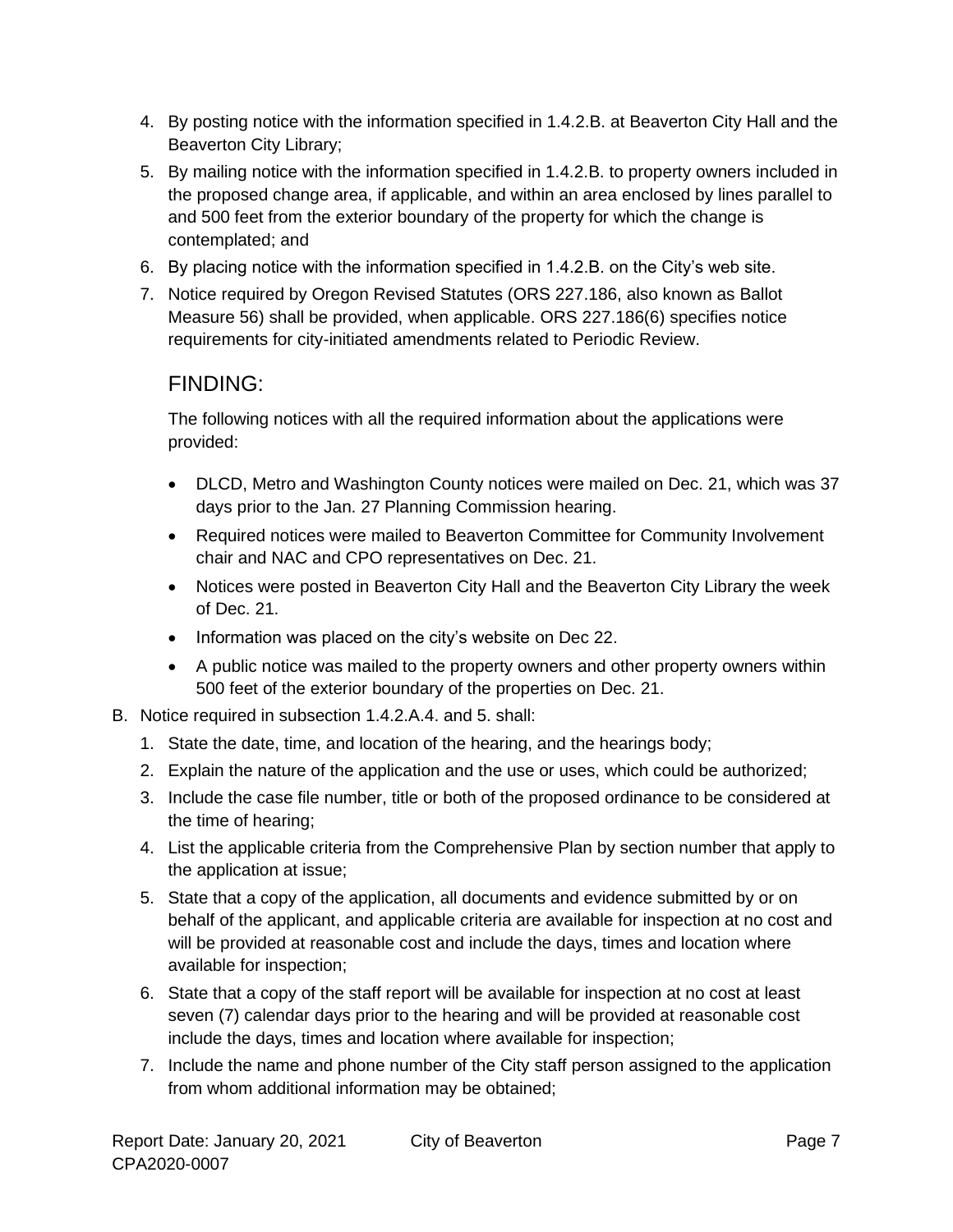### FINDING:

All notices for the proposed non-discretionary map amendment contained the information listed in subsection 1.4.2.B, above.

**Conclusion:** Therefore, the proposal satisfies Comprehensive Plan Section 1.4.2 for discretionary Comprehensive Plan amendments.

## **Section 1.5.1 Criteria for Legislative and Quasi-Judicial Comprehensive Plan Amendments**

Section B of Section 1.5.1 says:

The following criteria apply to all annexation-related quasi-judicial Comprehensive Plan Amendments. [ORD 4759 January 2019]

- 1. In applying the most appropriate Comprehensive Plan designation, the decision-making authority shall use the relevant criteria below.
	- a. If the property is or properties are subject to a Beaverton-approved Community Plan, Neighborhood Plan, or Concept Plan approved consistent with Section 1.5.1.A. wherein the zoning is specified, the decision-making authority shall apply the specified Comprehensive Plan designation or designations; or
	- b. If the Washington County designation is Institutional, the decision-making authority shall find that the designation is consistent with Beaverton Comprehensive Plan policies in the Land Use Element; or
	- c. If neither Section 1.5.1.B 1. or 2. apply, the decision-making authority shall find that the designation is consistent with one or more of the following criteria in applying a Beaverton Comprehensive Plan designation:
		- i. City Comprehensive Plan policies in the Land Use Element
		- ii. Consistency with the County Land Use Districts.

### FINDING:

Beaverton's Comprehensive Plan procedures have been acknowledged as consistent with Statewide Planning Goal 1.

The portion of right of way is not subject to a Beaverton-approved Community Plan, Neighborhood Plan, or Concept Plan approved consistent with Section 1.5.1.A.

The area does not have the Washington County Institutional designation.

Section 1.5.1.B.1.c applies. That requires the decision-making authority to find that the Comprehensive Plan designation applied to the portion of right of way is consistent with either the City Comprehensive Plan policies in the Land Use Element, the County Land Use Districts or both.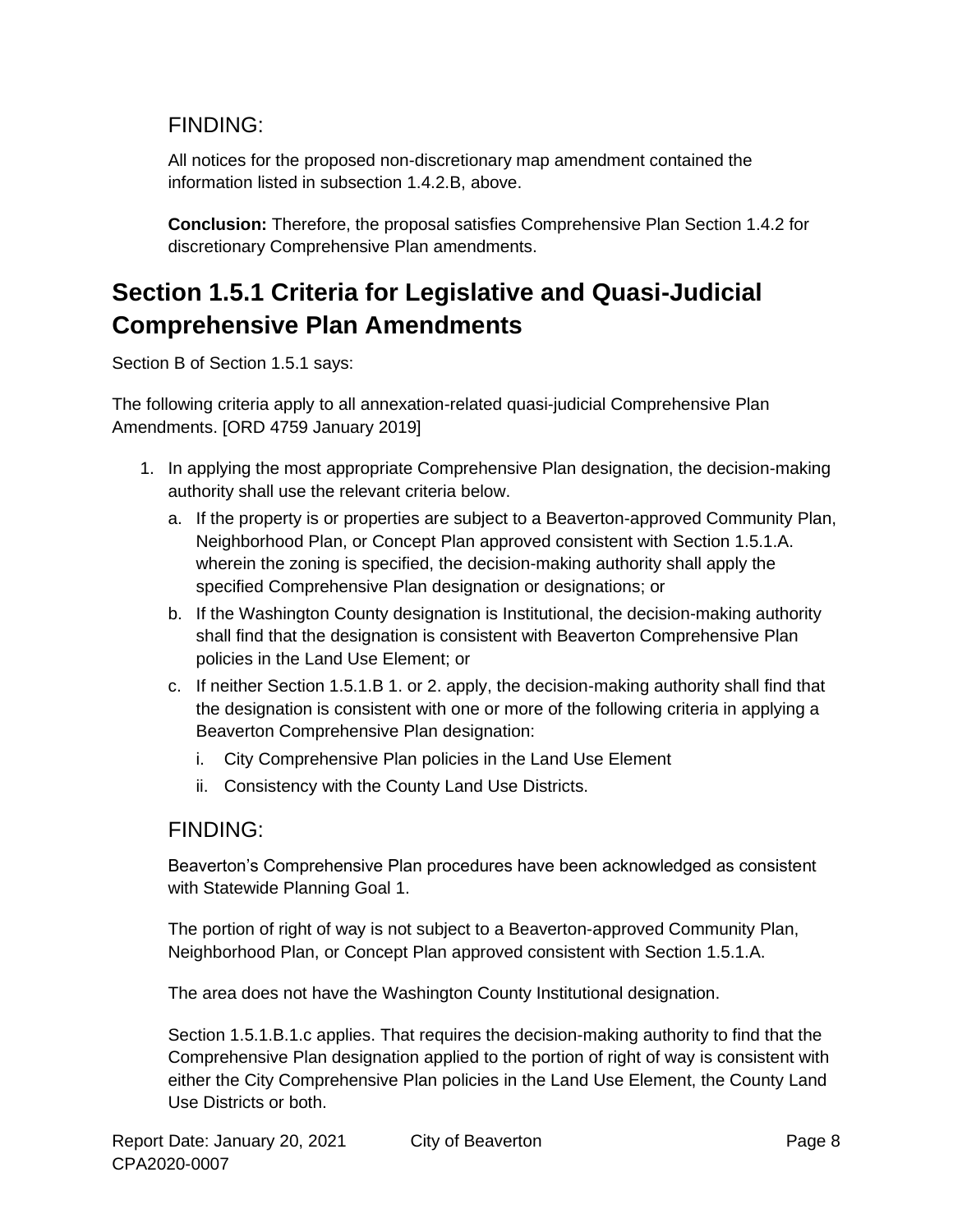#### **City Comprehensive Plan policies in the Land Use Element**

The subject site does not have a Washington County designation but is located in a residential area bordering properties with the Washington County R-15 residential designation and the City of Beaverton Medium Density Neighborhoods designation.

#### Medium Density Neighborhoods designation

Goal 3.8.3, Medium and High Density Neighborhoods, is to provide for a variety of housing types and higher residential densities in areas with more amenities and transit services. Policy 3.8.3.h states that the Medium and High Density Neighborhood designations may be applied in areas that have walkable access to transit, commercial services, parks, and/or other amenities. The Medium Density Neighborhood may serve as a transition between Standard Density or Low Density Neighborhoods and higher density neighborhoods or commercial or mixed use designations.

The portion of right of way borders properties with the Medium Density Neighborhoods designation. The subject site has walkable access to transit. There are three bus lines that stop within one-half mile of the site. All three bus lines provide access to transit centers, which are major transit hubs served by several bus or rail lines. The MAX Blue Line and Red Line light rail services stop at both the Sunset Transit Center and the Beaverton Transit Center. The MAX Blue Line connects Hillsboro, Beaverton, Portland City Center, East Portland, and Gresham. The MAX Red Line connects Portland International Airport, East and Northeast Portland, Portland City Center, and Beaverton. Additionally, the Westside Express Service (WES) commuter rail line stops at the Beaverton Transit Center. The WES commuter rail line serves Beaverton, Tigard, Tualatin, and Wilsonville on weekdays during the morning and afternoon rush hours.

The subject site has walkable access to commercial services. At the intersection of SW Farmington Road and SW Murray Boulevard, which is approximately a one-tenth mile walk to the east, there is a convenience store, a dry cleaner, and a daycare facility. At the intersection of SW Tualatin Valley Highway and SW Murray Boulevard, which is approximately a one-half mile walk to the northeast, there are retail stores, eating and drinking establishments, and medical offices. The subject site also has walkable access to parks. Eichler Park is just under a one-half mile walk to the east and the Lilly K. Johnson Woods Natural Area is just over a one-half mile walk to the west.

For these reasons, staff finds that applying the Medium Density Neighborhoods land use designation is consistent with City Comprehensive Plan policies in the Land Use Element for the subject site.

### **Consistency with County Land Use Districts**

In addition to city Comprehensive Plan policies, the decision-making authority may consider consistency with Washington County Land Use Districts. For this proposal, this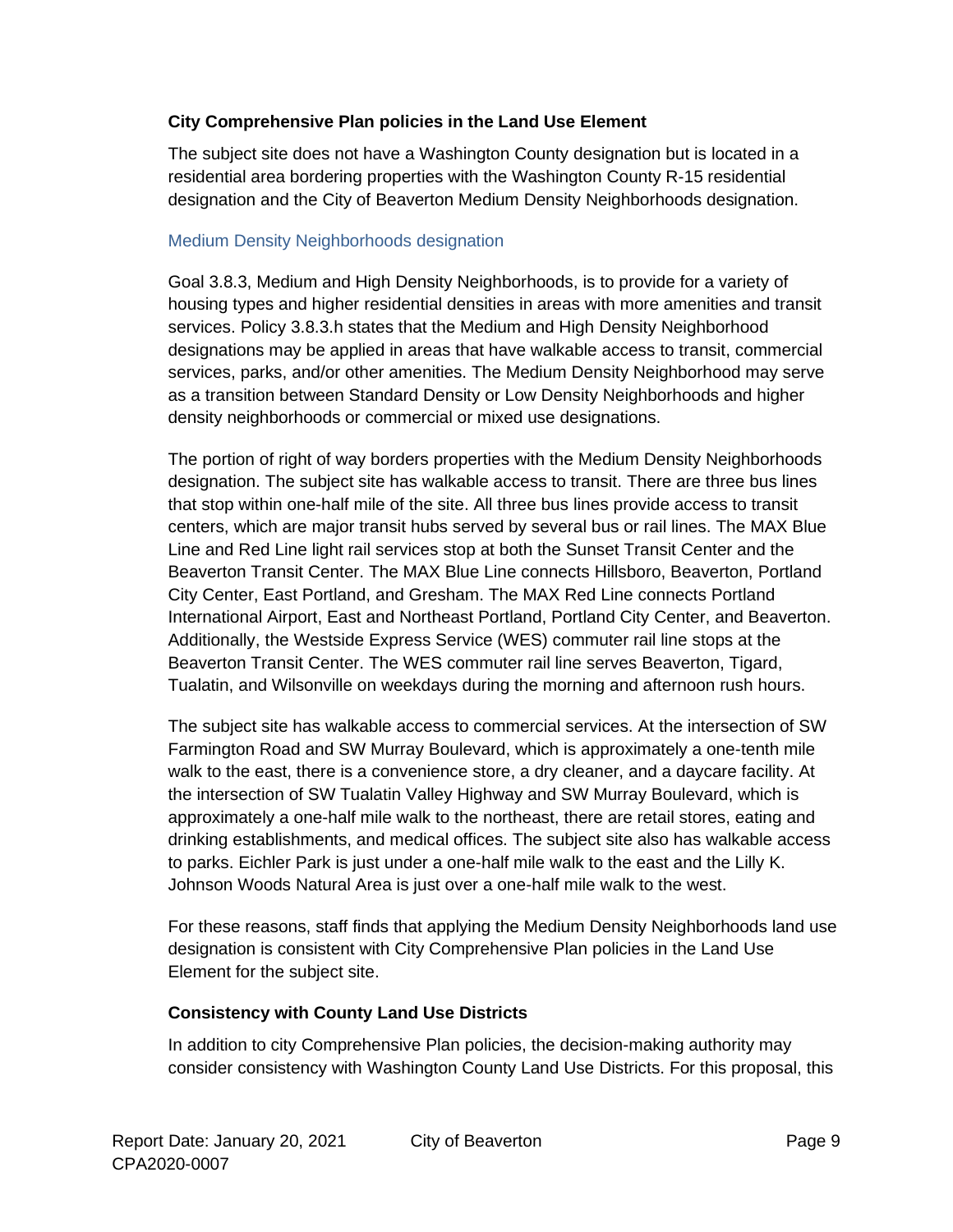is not applicable because there is no Washington County land use district applied to this geography.

**Conclusion:** Therefore, the Medium Density Neighborhoods Comprehensive Plan designation is consistent with Beaverton Comprehensive Plan policies. The Medium Density designation meets the criteria in Comprehensive Plan Section 1.5.1.B.1.c.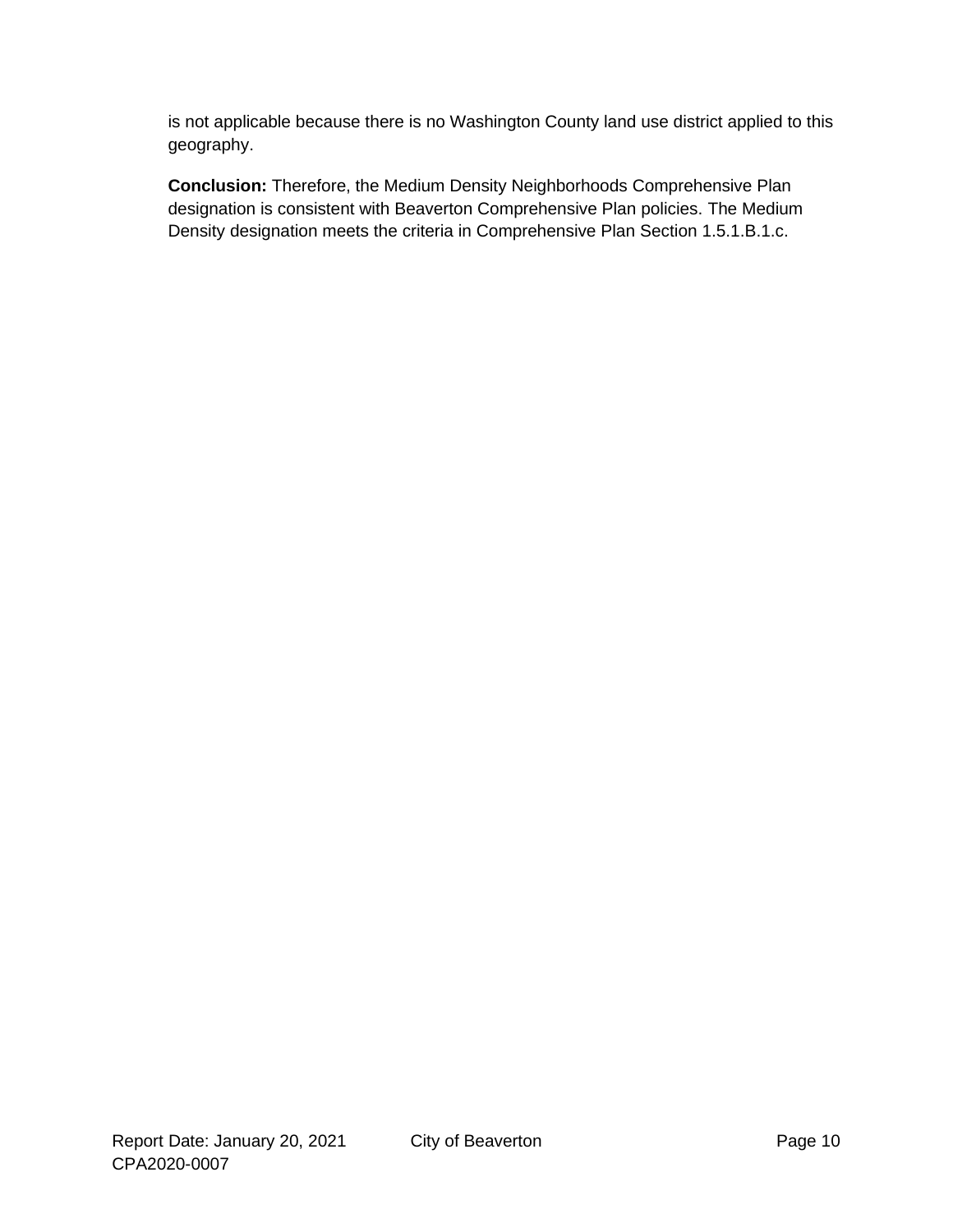<span id="page-10-0"></span>ORS 197.175(1) requires cities to exercise their planning responsibilities consistent with statewide Planning Goals and ORS chapters 195, 196 and 197.

# Goal 1: Citizen Involvement Findings

Goal 1 requires each city and county to have a citizen involvement program that ensures the opportunity for citizens to be involved in all phases of the planning process.

## FINDING:

The proposed amendment is subject to the public notice requirements of the Comprehensive Plan Section 1.4.2.

At the public hearing, the Planning Commission considers written comments and oral testimony before they make a decision. The procedures outlined in Comprehensive Plan Section 1.4.2 allow for proper notice and public comment opportunities on the proposed Comprehensive Plan amendment as required by this Statewide Planning Goal.

Beaverton's Comprehensive Plan procedures have been acknowledged as consistent with Statewide Planning Goal 1. These Comprehensive Plan procedures were followed, as described under [CPA Analysis and Findings.](#page-5-0)

**Conclusion:** For these reasons, staff finds that the proposal is consistent with Goal 1.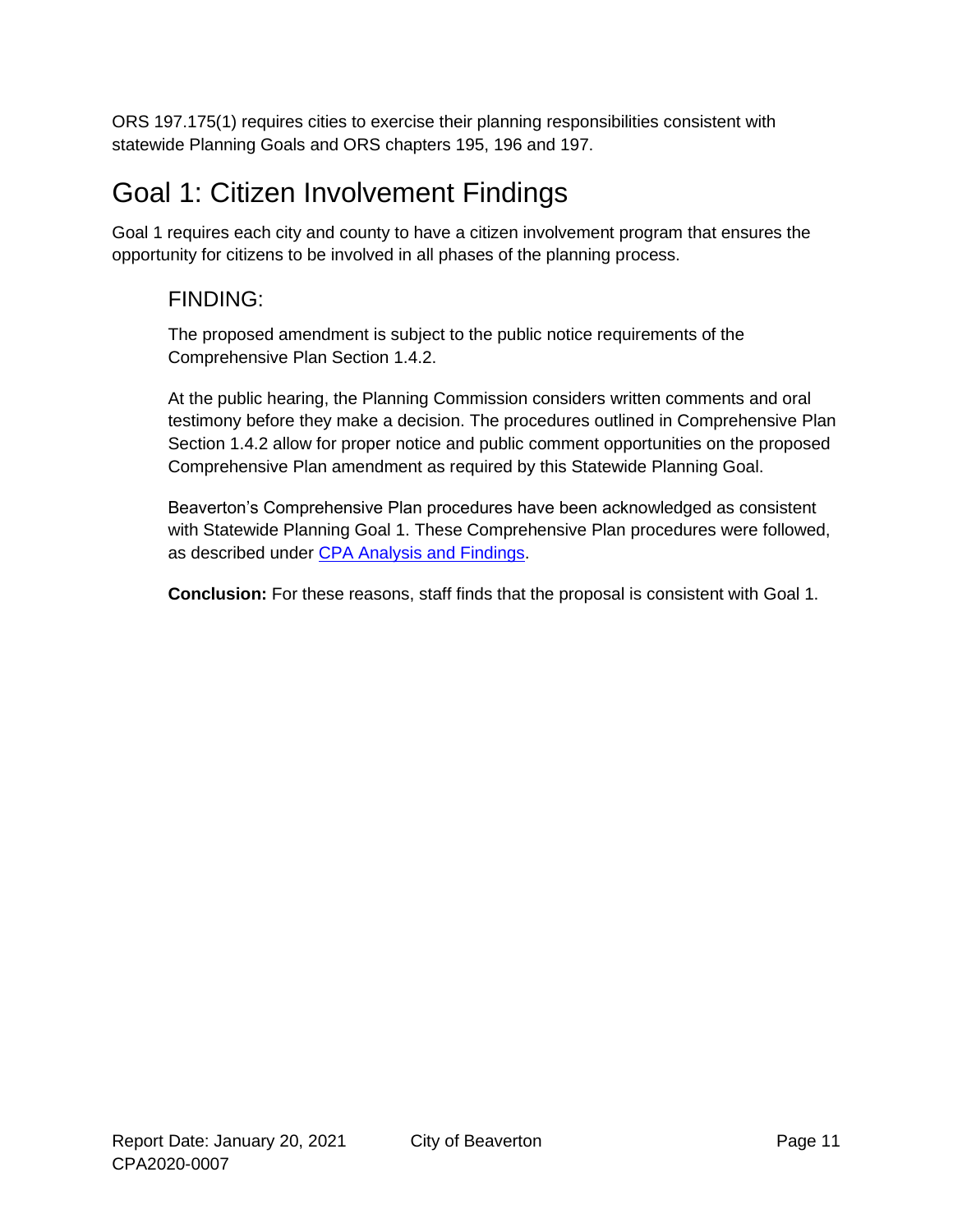# <span id="page-11-0"></span>Goal 2: Land Use Planning Findings

Goal 2 requires each local government in Oregon to have and follow a comprehensive land use plan and implementing regulations.

### FINDING:

Beaverton's Comprehensive Plan contains procedures for applying Comprehensive Plan land use designations and policies regarding use of land in the Plan's Land Use Element. The Comprehensive Plan has been found to be consistent with the Metro Urban Growth Management Functional Plan and Oregon's Statewide Planning Goals and it has been acknowledged by the Land Conservation and Development Commission.

Changes to the Comprehensive Plan Land Use Map require a Type 3 process, which includes noticing and a comment period prior to an initial public hearing before the Planning Commission. The hearing is open to the public and testimony, if any, will be received. At the conclusion of the hearing, the Planning Commission can continue the hearing to a later date, keep the record open for more information, or make a recommendation to the City Council, which is the ultimate decision-making authority for annexation-related discretionary Comprehensive Plan amendments.

All notices for the proposed non-discretionary map amendment contained the information listed in subsection [1.4.2.B,](#page-5-1) above.

**Conclusion:** For these reasons, staff finds that the proposal is consistent with Goal 2.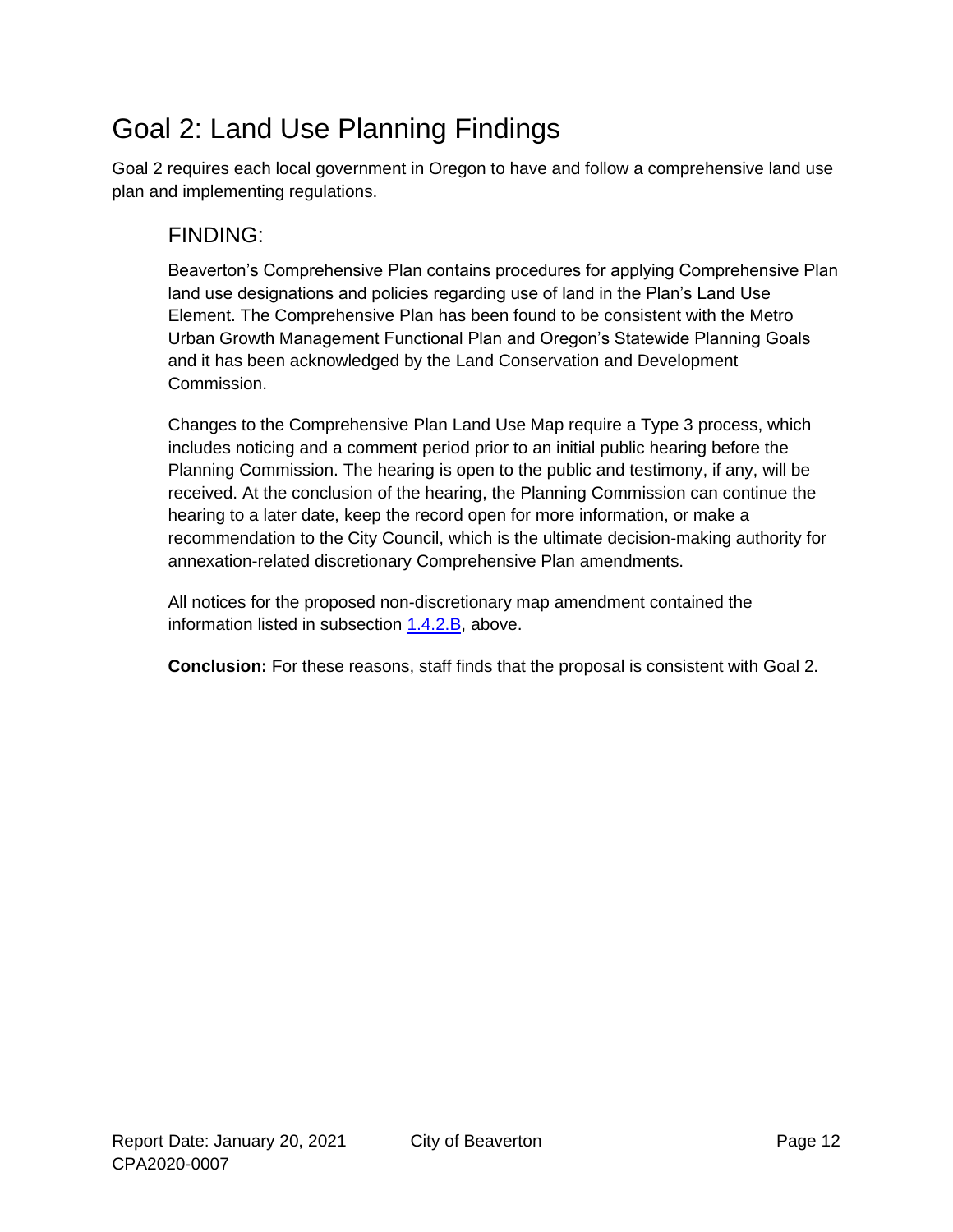# <span id="page-12-0"></span>Goal 10: Housing Findings

Goal 10 requires that cities inventory their land inside an urban growth boundary that is suitable and available for residential use.

### FINDING:

Beaverton's Housing Needs Analysis (HNA) was published in October 2015. It demonstrated a need for all housing types in the 20-year period ending in 2035. This was true both for the current Beaverton city limits as well as the city limits plus the assumed urban service area, which is an area where it is assumed Beaverton will provide governance in the future. The state Department of Land Conservation and Development (DLCD) found it to be consistent with the requirements of Statewide Planning Goal 10. See [Table 4](#page-12-1) for the number of housing units projected to be needed.

|                                                       | SF<br>detached | <b>SF</b><br>attached |     | Duplex 3 or 4 units | 5+ units |
|-------------------------------------------------------|----------------|-----------------------|-----|---------------------|----------|
| Current city limits<br>(2015)                         | 5,767          | 1,542                 | 295 | 718                 | 3,866    |
| City limits plus<br>assumed urban<br>service boundary | 14,001         | 2,626                 | 958 | 718                 | 3,886    |

### <span id="page-12-1"></span>**Table 4: Projected Future Need for New Housing Units (2035)**

Source: Beaverton Housing Needs Analysis (part of the city's Housing Strategies Report) Figure 5.3 and Figure 10.[3. https://www.beavertonoregon.gov/DocumentCenter/View/10322.](https://www.beavertonoregon.gov/DocumentCenter/View/10322) Accessed April 14, 2020.

Based on the findings in Beaverton's Housing Strategies Report in Volume II of the Comprehensive Plan, which includes the city's Buildable Lands Inventory and Housing Needs Analysis, Beaverton updated its Comprehensive Plan's Housing Element and Land Use Element to address the identified housing needs. DLCD also found these Comprehensive Plan changes consistent with the Statewide Planning Goals.

The subject site is a road and does not contain developable land. There is no change in housing capacity and no impact on the city's Buildable Lands Inventory.

**Conclusion:** For these reasons, staff concludes that applying the Medium Density Neighborhoods land use designation to the subject site upon annexation has no effect on housing supply, and the city remains compliant with Goal 10.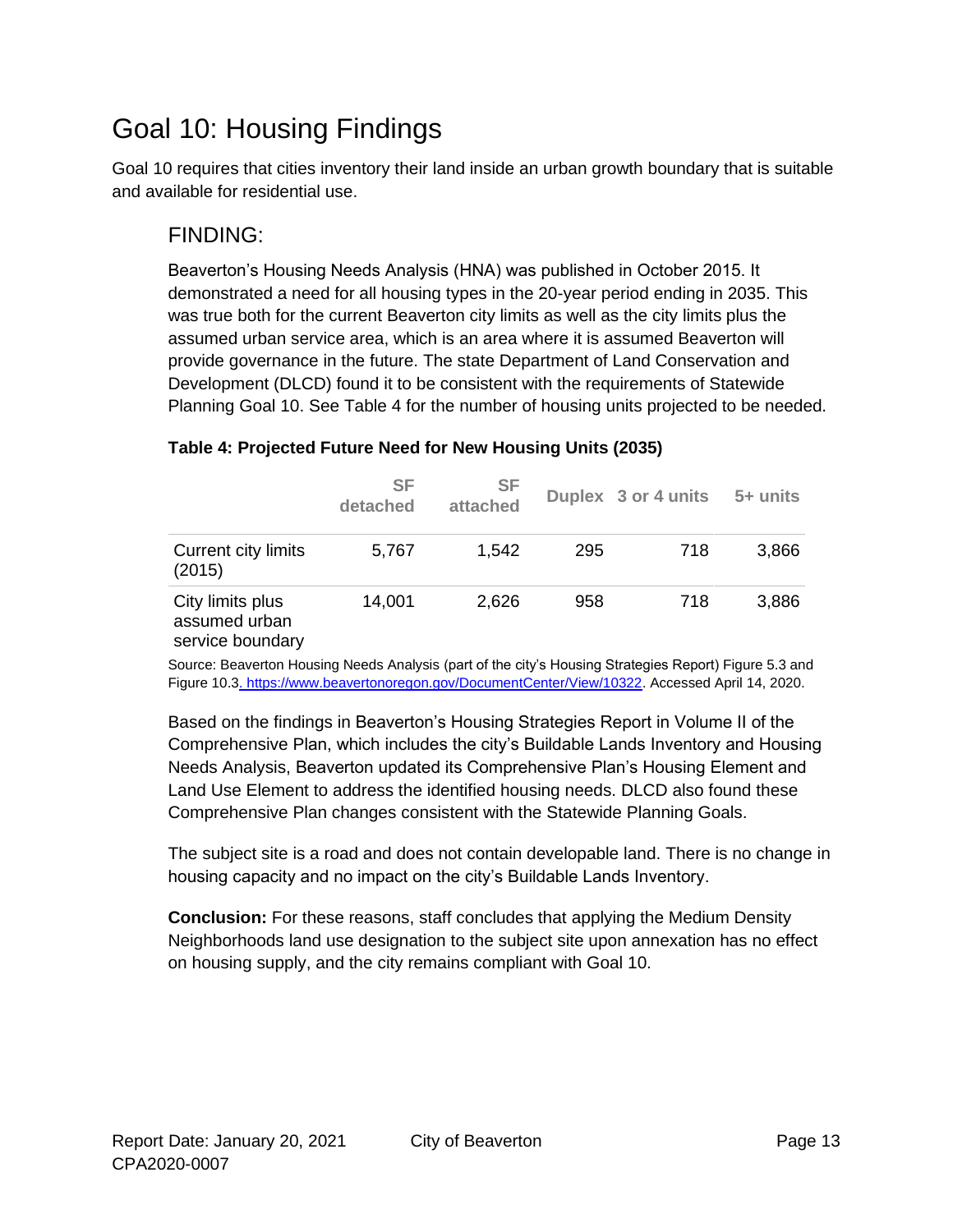# <span id="page-13-0"></span>Oregon Administrative Rules – Housing Density and Mix

Oregon Administrative Rule 660-007-030 requires the City of Beaverton to designate sufficient buildable land to provide the opportunity for at least 50 percent of new residential units to be attached single family housing or multiple family housing or justify an alternative percentage based on changing circumstances.

## FINDING:

Beaverton Housing Strategies Report, in Figure 11.1 on Page 74, shows the capacity for 8,273 attached or multi-family units and 5,033 single-family detached units in the city, which is about 62 percent of units. That far exceeds the 50 percent required. The Comprehensive Plan Amendment applies only to a roadway with no developable land. Application of the staff recommended Comprehensive Plan designation will not put the city out of compliance with OAR 660-007-030.

Oregon Administrative Rule 660-007-035 requires the City of Beaverton to provide for an overall density of 10 or more dwelling units per net buildable acre.

Beaverton's Housing Strategies Report, in Table 6 on Pages 20-21, lists the net residential acres available at 504 acres within the city. Figure 11.1 on Page 74 of Exhibit C the Housing Strategies Report (Housing Needs Analysis) shows a total capacity of 13,306 units within the city. Dividing the units by the acres available results in 26.4 units per net buildable acre. This far exceeds the 10 units per net buildable acre minimum. The Comprehensive Plan Amendment applies only to a roadway with no developable land. Application of the staff recommended Comprehensive Plan designation will not put the city out of compliance with OAR 660-007-035.

**Conclusion:** Therefore, the proposal meets Oregon Administrative Rule 660-007-030.